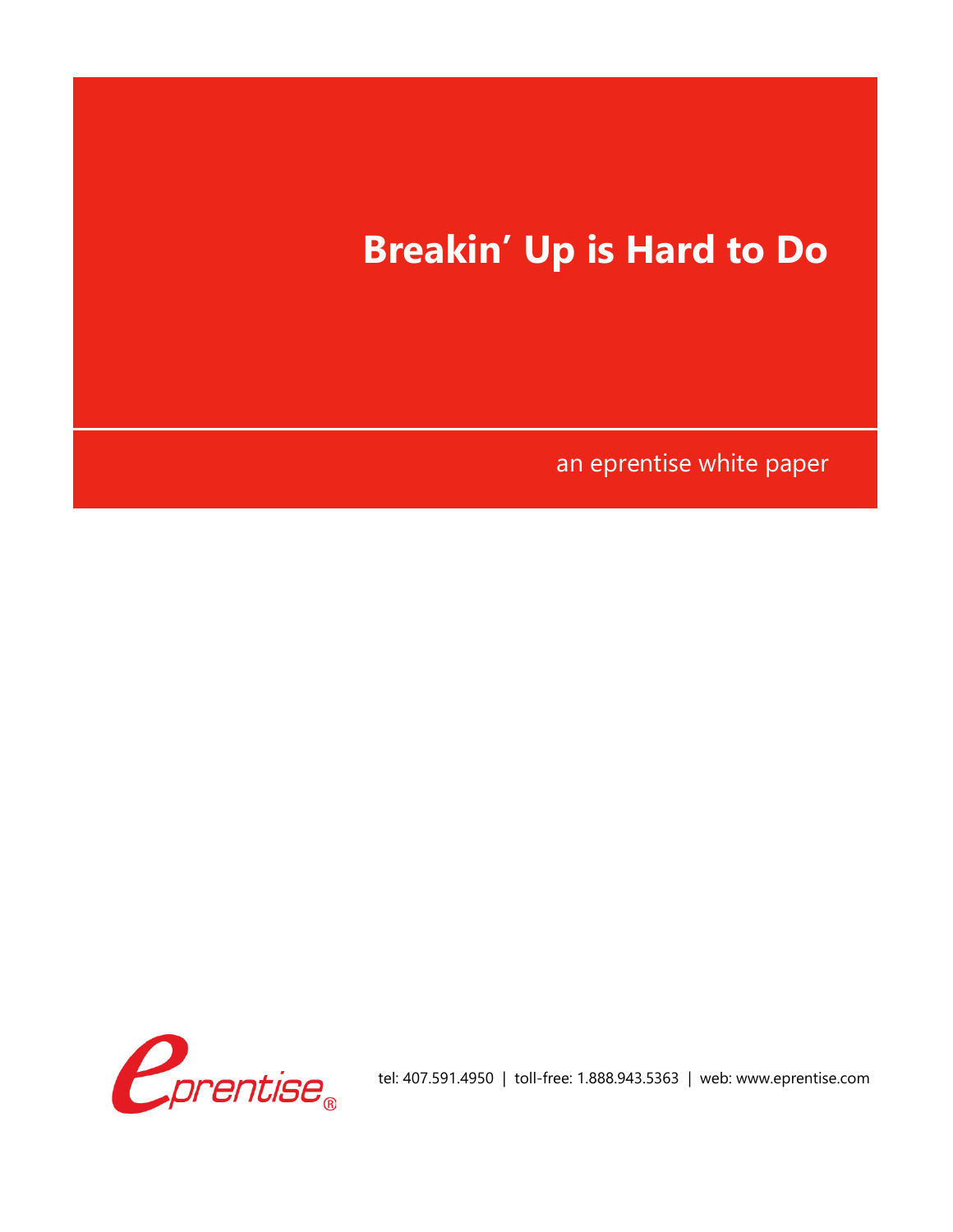Author: Helene Abrams www.eprentise.com

*© 2022 eprentise, LLC. All rights reserved.*

*eprentise, FlexField Express and FlexField are registered trademarks of eprentise, LLC.*

*Oracle is a registered trademark of Oracle Corporation. All other company or product names are used for identification only and may be trademarks of their respective owners.*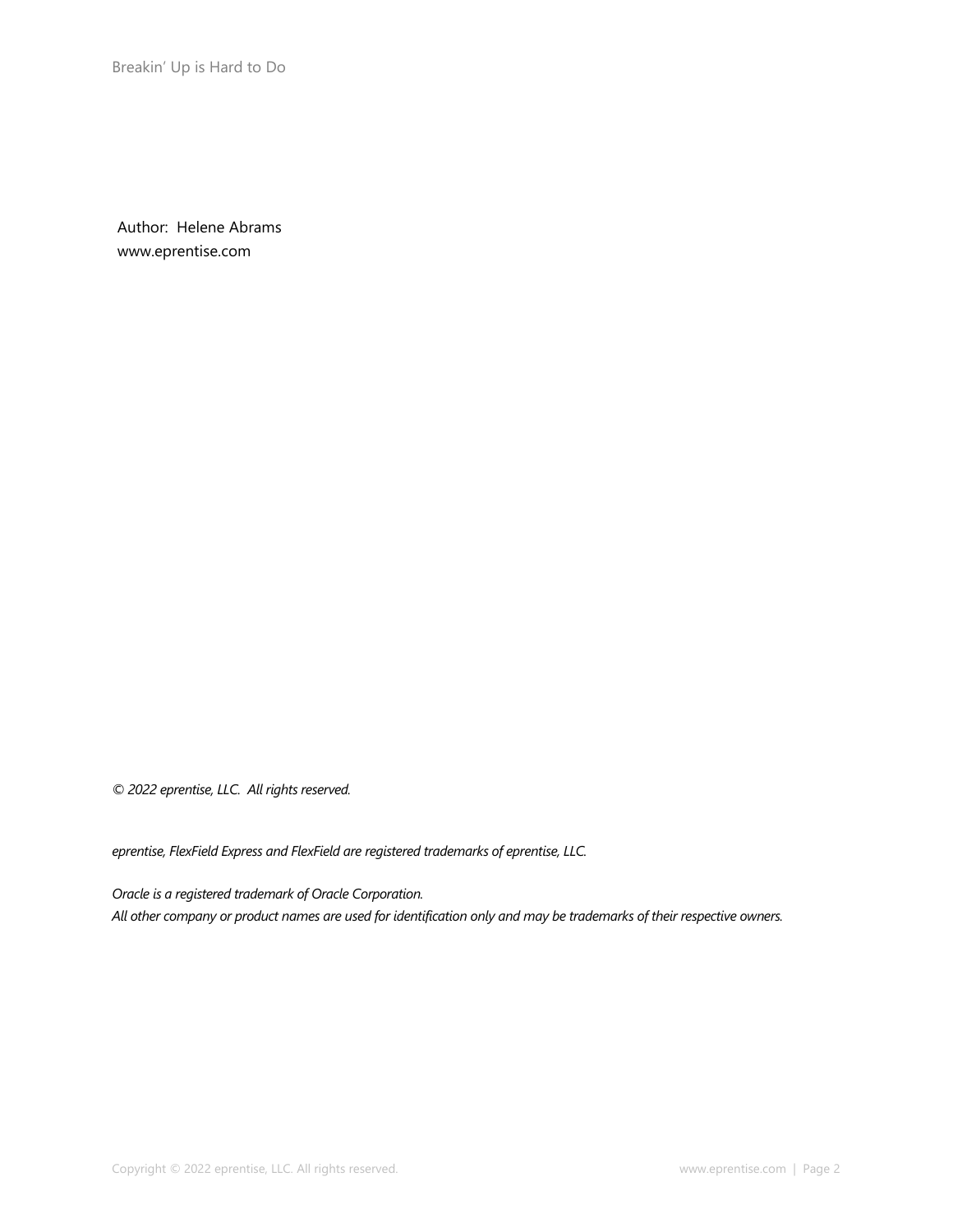There are many reasons for separating data – each has its own challenges and business considerations. The first step in the process is to determine the business requirement, then find the relevant data, determine the criteria for filtering the data out, and determine what happens to the filtered data. Suppose for example, that you want to separate the data because your company has decided to sell off a division. Division is a segment in your accounting flexfield, so maybe you just determine the segment value of the division to be sold off, identify all the code combinations that have the value for that division, and then find all the tables that have the relevant code combination ID. Oh, you say, that's easy. I can just write a select statement with a where clause (for division number 100) and my Oracle® Applications will be separated. Not so fast. It's not as easy as it sounds because all the transactions cannot be filtered easily based on the above condition.

- Not all the transaction tables carry the code combinations related to the division. E.g. you may have invoices with the division code but the related payments do not have the same.
- You may have invoices with multiple invoice lines with separate division codes.
- You may have an invoice line with distributions assigned to multiple divisions.
- You may have payments that pay invoices related to different divisions.
- In-flight transactions may pose challenges. E.g. checks may have been entered but not cleared.
- Taking part of a transaction may affect the balancing segment. Adjustments need to be made so that the debits and credits are equal for each balancing segment value and the retained earnings are not affected.
- How are you going to handle the history?

What about creating an archive? Surely, that is easy. For this example, assume that you want to archive all transactions that are more than 3 years old. All you have to do is pull all the transactions by date. Was that date created? Date modified? Date closed? Date of the invoice? Date of the payment? Date the check cleared? What about the in-process transactions? How long should they stay open? When you post in summary, and then try to go back to find the detail, how will you reconcile? If you post in detail, what adjusting entries will you need to make so that the year balances correctly and still maintains your audit trail for Sarbanes Oxley? What happens if you upgrade your applications and then need to restore the archived data? Will you need to go back and reopen all the periods and repost? How can you be sure that you aren't creating double entries and what about all those adjusting entries you made to balance – will you need to reverse them? Maybe you are keeping the archived transactions in a separate Oracle Applications instance (the same version as the time of the archive). Is that version still supported by Oracle? Do your current users know how to navigate through the older version? Subsetting the data has similar issues:

- When you are selecting a portion of the data, you need to make sure that you are selecting all the related data – configuration, master, and transaction, or the integrity of the database may be compromised.
- You will probably want both open and closed transactions so that you can test for a complete business cycle (purchase to pay, recruit to retire, etc.) That may include workflow elements like approvals that are not directly related to the filter criteria.
- Security rules, data groups, organization units, current responsibilities, enhancements and bolt-ons will have to be evaluated to see if they need to be revised to accommodate the test cycle.

The takeaway here is that separating the data for any reason is a business issue – not just a technology issue. The business must identify the requirements, do the analysis, and be an integral part of the solution.